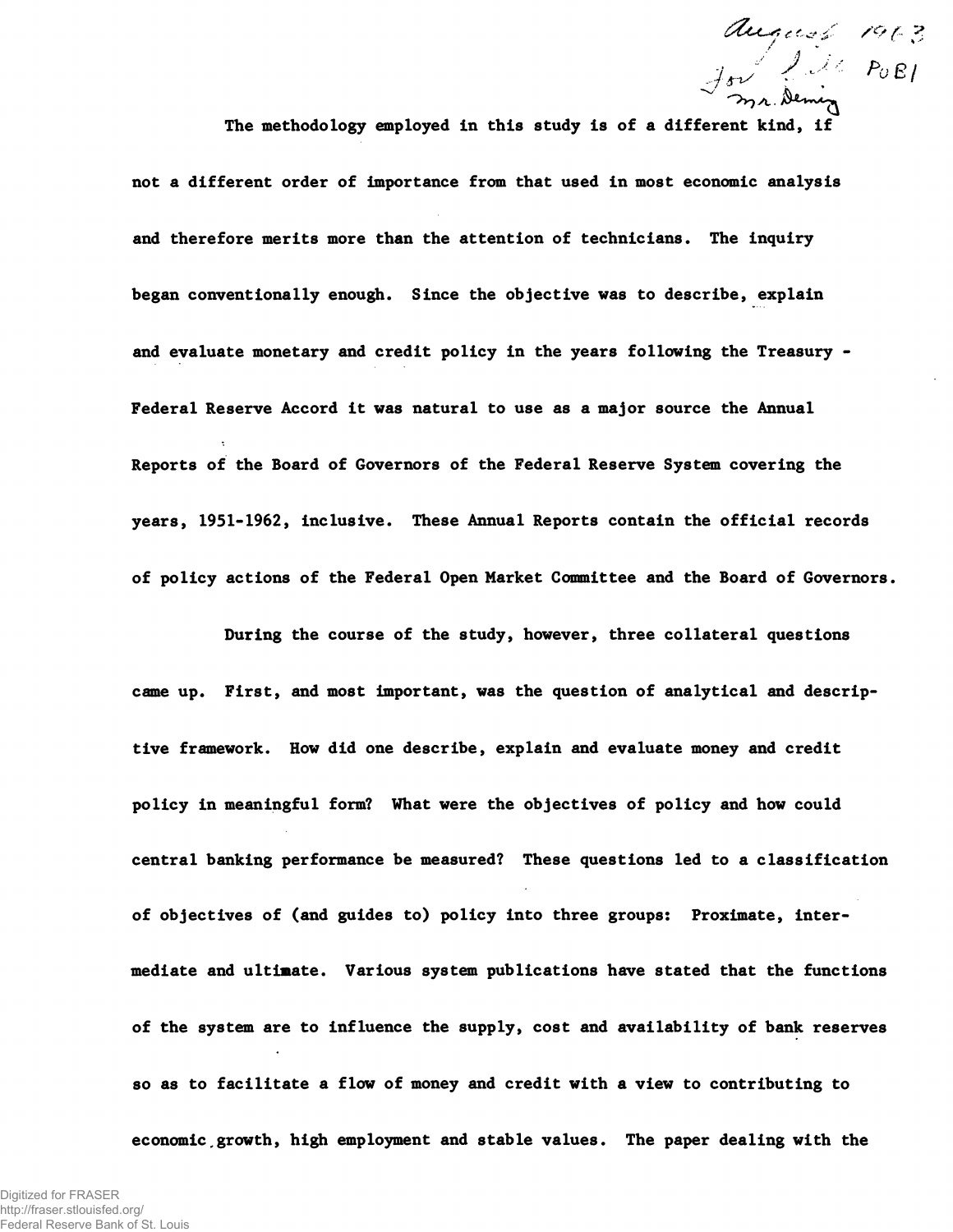aims and objectives of monetary policy contains the general theoretical framework and full explanation of the classification of objectives. All that is necessary to note here is that the actuals or the proxies used for the three classes of

objectives are:

- Proximate: total, nonborrowed and free reserves; three month Treasury bill rate.
- Intermediate: liquid assets, money supply (both broad and narrow) bank credit, gold stock.
- Ultimate: personal income, plant and equipment expenditures, industrial production, unemployment rate and wholesale prices.

Precise descriptions of the series used are given in an appendix to this paper.

The second question came from the frequent criticism, both inside and outside the System, of the language of official policy explanation. There have been many assertions that the language of Federal Open Market Committee directives to the Open Market Account management were meaningless, or, even if meaningful to the management, were virtually meaningless to the Congress and to students of monetary affairs and completely so to the layman. Furthermore, it has been asserted that the whole official policy record was written in a form so as to be almost as meaningless as the directives. The third question sprang naturally from the second, and is of interest mainly to professional central bankers.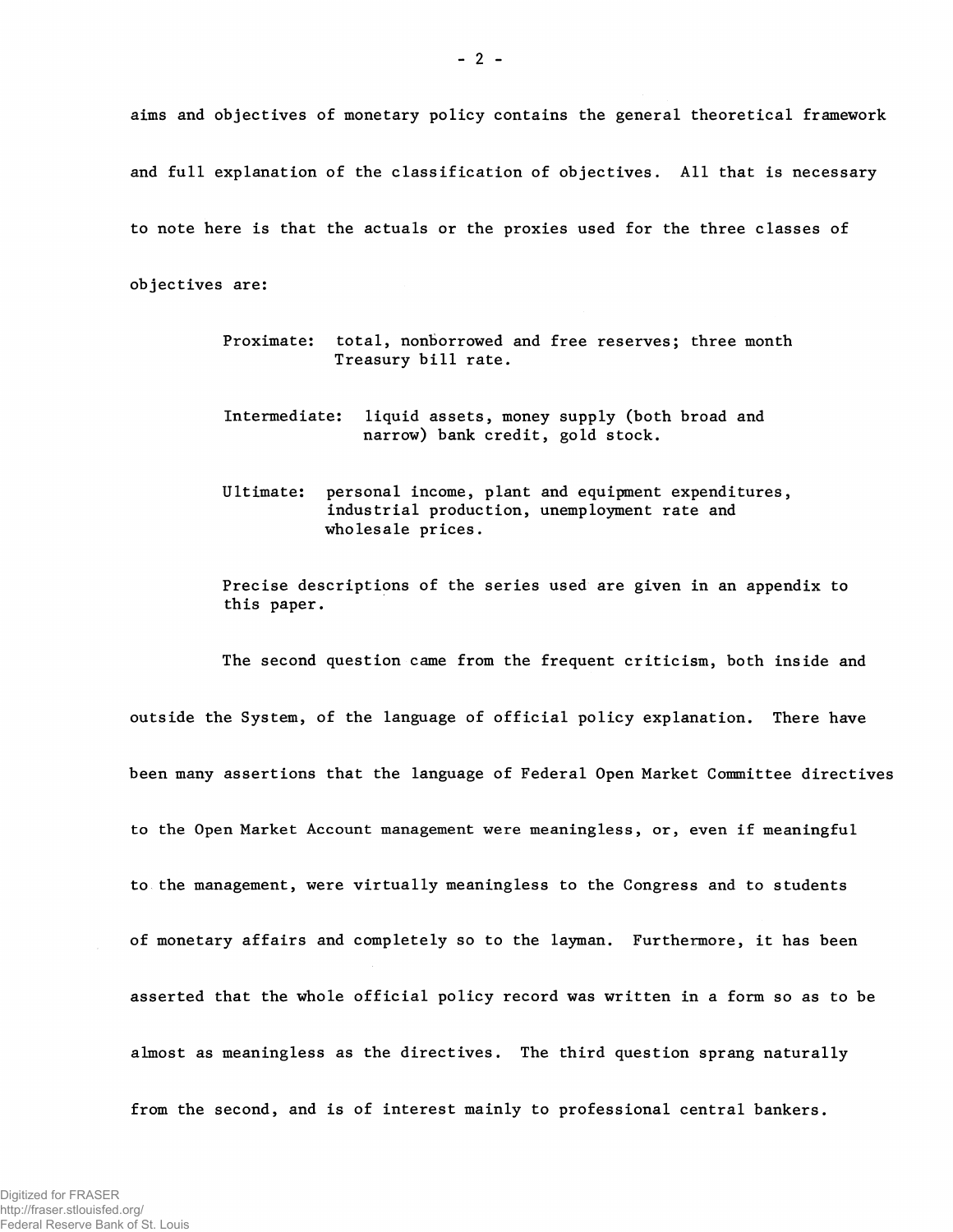If the above charges were valid, was the Federal Open Market Committee giving adequate instruction to the Account management; if not, how could the form of the instruction be improved?

It is against the background of these latter two questions that the comment is made about the methodology employed in this study being of a different kind of importance from that used in most economic analysis. The methodology leads to the clear conclusion that the directives have meaning and can be understood clearly not only by the Account management but by students and probably by reasonably well-informed laymen; that the policy record is a meaningful record and contains sufficient information to judge the objectives of policy. That statement stands whether one looks at an individual entry of policy action or at the record as a whole but obviously study of the record as a whole is more meaningful. Monetary policy is a continuous process and therefore the record should be read as a continuum.

The methodological points leading to the above conclusions are as follows:

The approach to determining what monetary policy was being followed involved the following steps.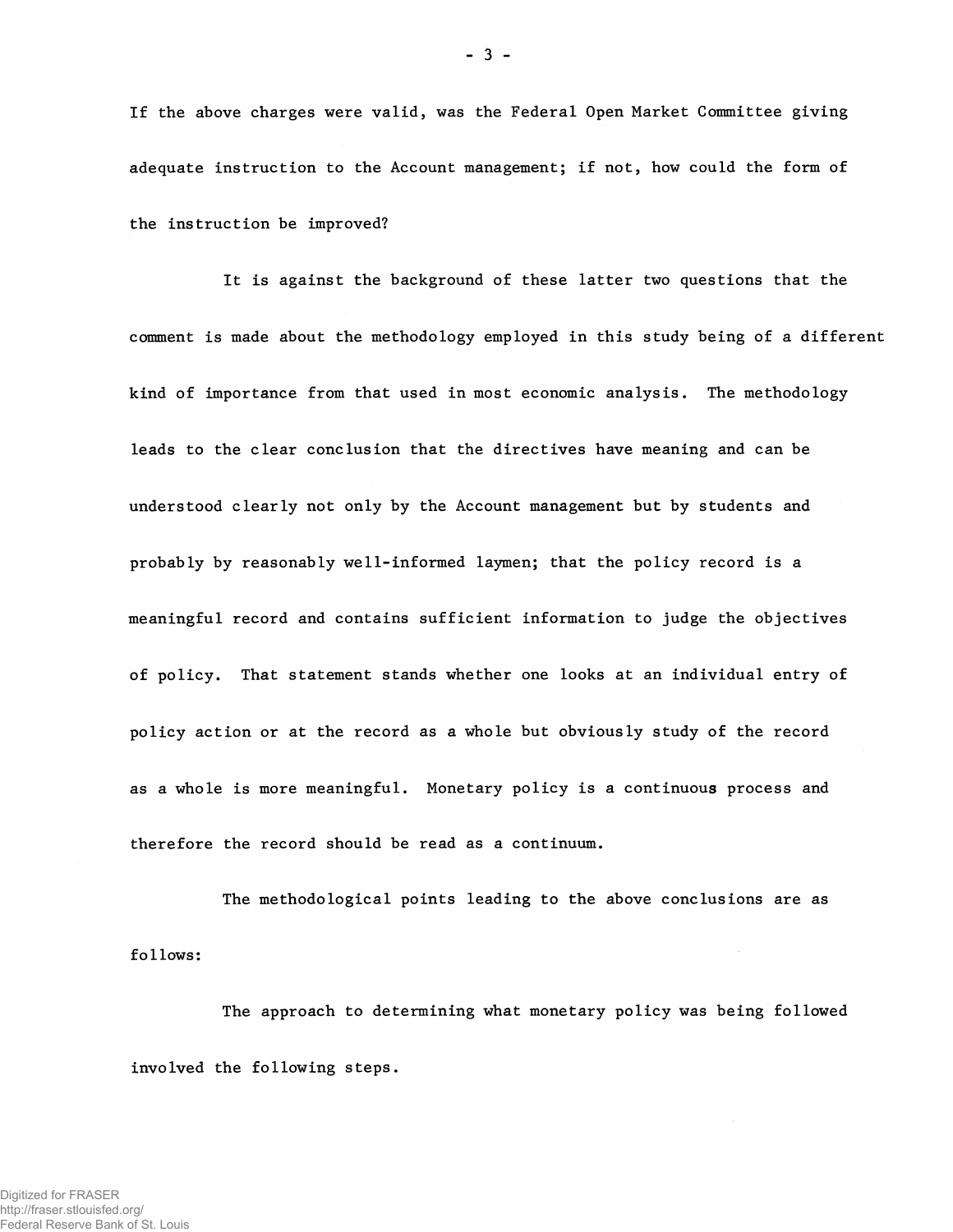(a) Each directive given by the Federal Open Market Committee to the Account management was listed in chronological order. Each time the directive changed a judgment was made as to whether policy was designed to be tighter or easier. No attempt was made to determine the degree of increase in tightness or ease. There was no difficulty encountered in determining the direction of change and the writer doubts that anyone, studemt or layman, would encounter any difficulty in making a judgment as to whether policy was to be relatively easier or relatively tighter solely on the basis of comparing the current directive with the preceeding one.

(b) A moderately careful reading of the policy record indicates that the Account management was frequently given a subsidiary instruction at meetings when the directive itself was left unchanged. Such subsidiary instruction is called a "shade" in this paper. The most typical "shades" are expressed by such phrases as "resolve doubts on the side of ease", "resolve doubts on the side of restraint", "maintain an even keel during the Treasury financing", "meet seasonal needs" or "hold steady". These "shades" were listed in chronological order, interspersed with the chronological order of the directives. Again no difficulty was encountered in determining the direction of policy change - to greater ease or to greater restraint. Again the writer

**- 4 -**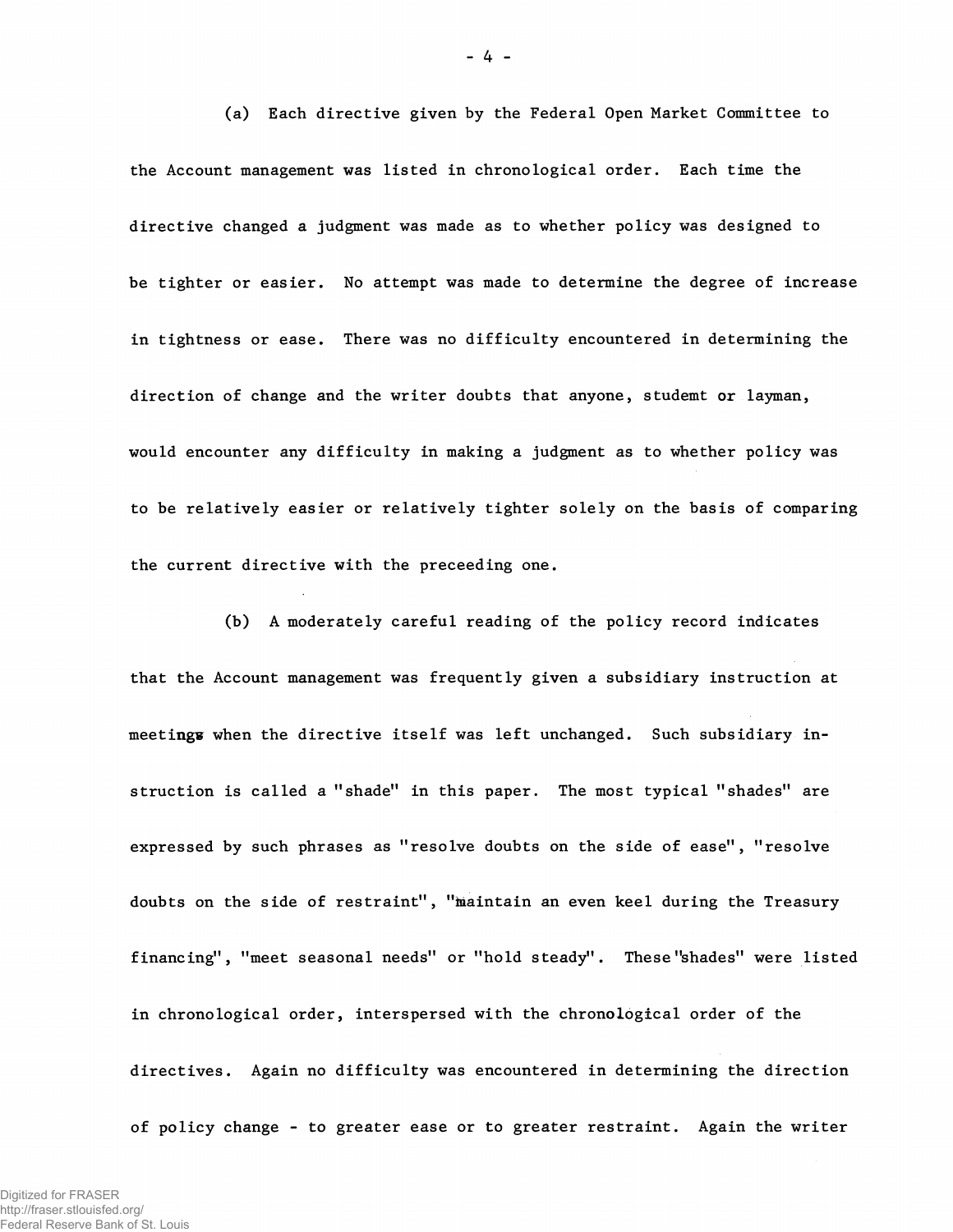doubts that anyone would have difficulty in making this determination.

It is worthy to note here that the "shades" constitute actual instructions to the Account management and the record clearly indicates this fact. No attempt was made to indicate a "shade" merely from the explanation given in the policy record of what the Open Market Committee had in mind. Thus the fact that the Committee was concerned (say) about the balance of payments, as noted in the policy record, is not classed as a shade. But when the Committee states that it wishes present ease continued but without putting further downward pressure on short-term rates a "shade" is indicated; that "shade" incidentally indicating slightly less ease.

(c) The next step involved classifying policy in terms of three degrees of ease and three degrees of tightness, high, moderate or low. Obviously this classification is over-simplified; the range is more a spectrum than a series of discreet shades. Nevertheless the attempt was made and worked surprisingly well. In a broad sense a change in directive was weighted 1 and a "shade" was weighted 1/2. A color code was employed with red indicating restraint and green indicating ease. Red 3 indicated greatest restraint, Red 2 moderate restraint, Red 1 least restraint, Green 1 least ease, Green 2 moderate ease and Green 3 greatest ease. Plus and minus signs were used for fine

 $-5 -$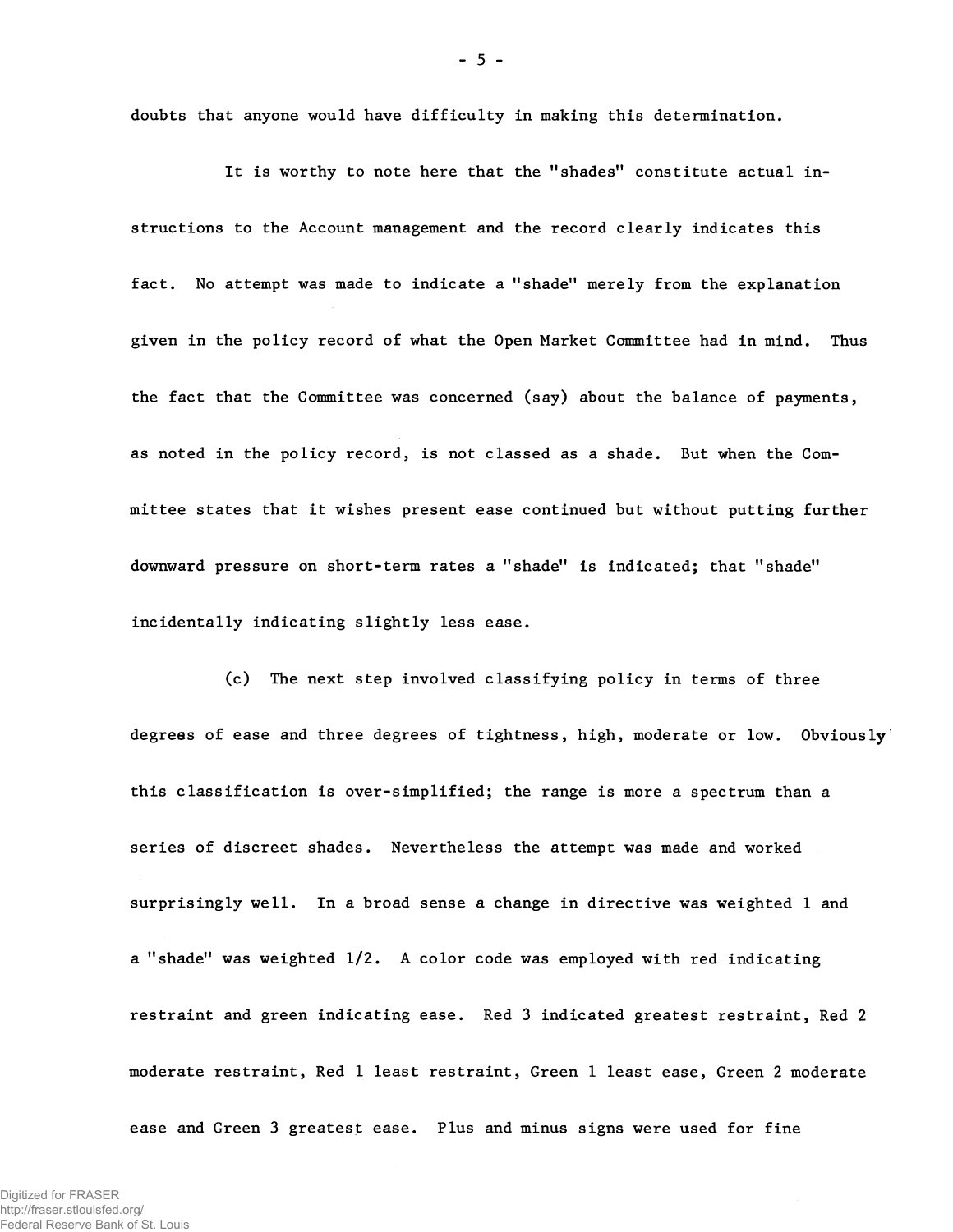adjustments, particularly with "shades". Then, beginning with March 1, 1952, which was classed as Red 1, the directives and shades were merely run through in chronological order to determine the color pattern with each change reflecting comparison of the current directive or shade with the preceeding one. The reason for beginning with March 1, 1952 is that the date marks the first meeting of the Federal Open Market Committee in 1952 and 1951 was classed as a year of neutrality in view of the Accord.

(d) Step (d) was a checking device. Each directive from January 31, 1951 up to December 19, 1961 was written on a card. The cards then were arranged in order from greatest ease to greatest restraint solely on the basis of the language of the directive. After arrangement the directives were given color codes, just as described in step (c). Obviously, more subjective judgment was involved in this ranking than in the former since it depended solely upon the phrasing of the directive and not on any chronological order. Upon comparing this color coding with that derived under step (c) a high degree of uniformity was found. Of the 26 directives involved, 17 corresponded almost exactly (differing only by a plus or a minus sign) from the color coding given under step (c) and it must be remembered that the step (c) coding was influenced by the "shades" as well as the directives. Of the nine other deviations the differ-

ences were only one degree of color (e.g. Green 1 under step (c) and Green 2 Digitized for FRASER http://fraser.stlouisfed.org/ Federal Reserve Bank of St. Louis

- 6 -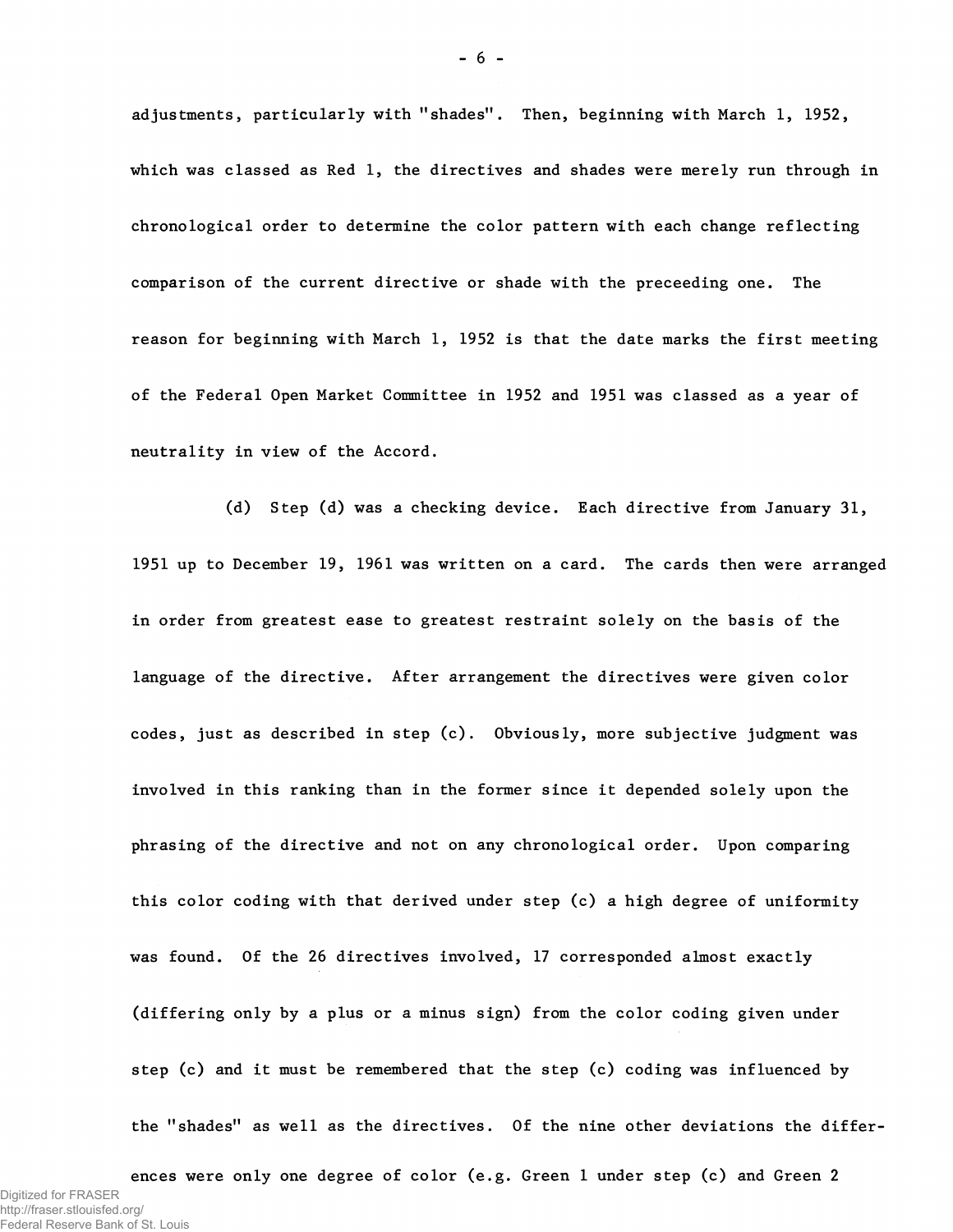under step (d))and of these, all but one showed an easier policy rating under step (d) from that under step (c).

The reason for not including the directives from December 19, 1961 on was that the form of the directive was changed from the relatively simple (b) clause to a much more elaborate phrasing beginning with December 19, 1961. In effect the old (b) clause form of directive and the "shade" were combined in the new form of directive and the instruction to the Account management was given in greater detail together with some rationale of policy. Paradoxically, this greater elaboration makes the directives harder to classify and makes the course of policy less clear than did the (b) clause form, although it is still relatively easy to determine whether policy is moving toward more or leas restraint or more or less ease.

(e) Undar this step the other policy moves were introduced with the chronological order and allowed to date changes in policy and intensify the color intensities. The major effect, however, was upon the dating of policy change. For example, policy is dated as shifting from the least degree of ease to the least degree of restraint, Green 1 to Red 1 on April 14, 1955 when the discount rate was advanced instead of on May 10, 1955 (the Open Market Committee meeting date) when the directive was changed.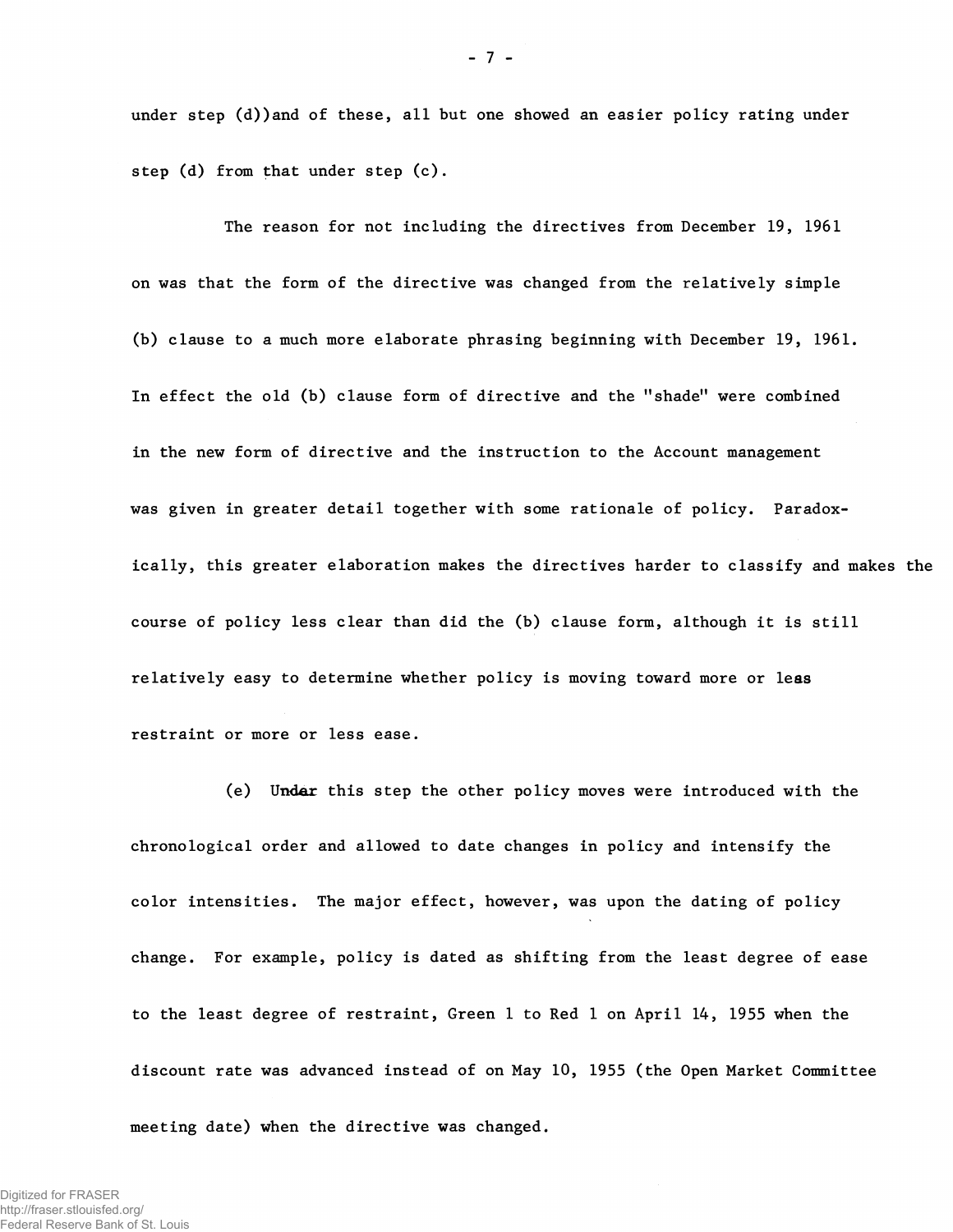In an appendix to this paper, all of the directives, the "shades" and the other policy moves (discount rate, reserve requirements, margin requirements and other moves such as those in connection with Regulations W, X and Q) are listed in chronological order with the color codes shown. It will be observed that on many occasions the color code does not change even when a "shade" or another policy move is involved, and in a few cases when the directive itself changes. In most of these cases the color code does not shift because only a plus or minus sign is involved and by definition the color code contains only three reds and three greens. This underlines the point made earlier that the range of policy, when viewed in color intensity is more of a spectrum than a series of discreet color intensities. In a few cases, there is no color shift because the explanation in the policy record makes clear that the change was technical in nature and involved no change in policy. This applies mainly to the year 1962.

The following table shows by years the number of Committee meetings, the number of directive changes, the number of times "shades" were used to amplify instructions and the number of other policy moves. It might be observed that "flexible monetary policy" has meant just that in the sense that policy has changed frequently.

- 8 -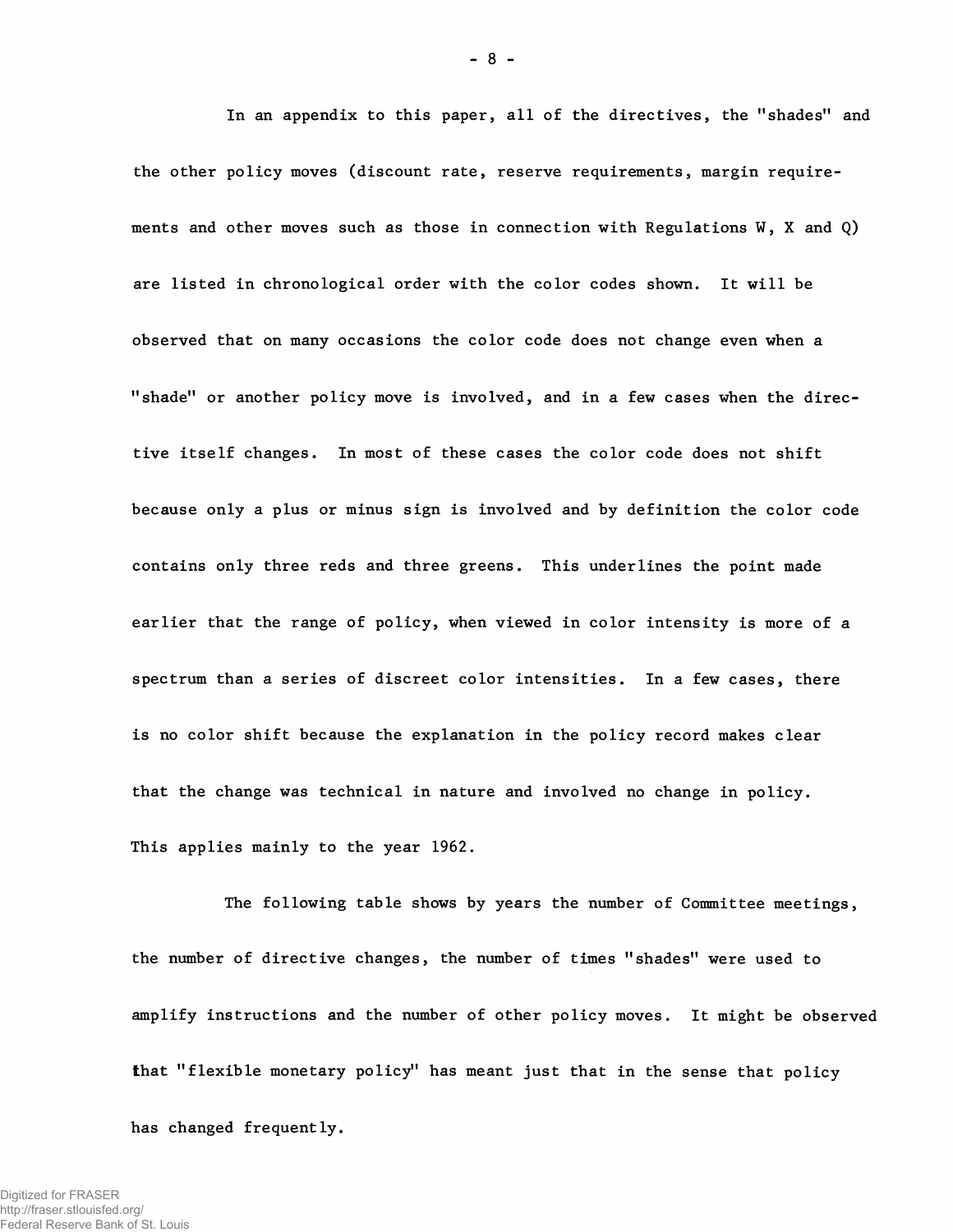| Year  | No. of<br>meetings | No. of direc-<br>tive changes | No. of<br>"shades" | No. of<br>discount<br>rate changes | No. of<br>reserve<br>requirement<br>changes | No. of<br>Margin<br>requirement<br>changes | 0ther<br>Policy<br>moves |
|-------|--------------------|-------------------------------|--------------------|------------------------------------|---------------------------------------------|--------------------------------------------|--------------------------|
| 1951  |                    |                               |                    |                                    |                                             |                                            |                          |
| 1952  |                    |                               |                    |                                    |                                             |                                            |                          |
| 1953  |                    |                               |                    |                                    |                                             |                                            |                          |
| 1954  |                    |                               |                    |                                    |                                             |                                            |                          |
| 1955  | 15                 |                               |                    |                                    |                                             |                                            |                          |
| 1956  | 19                 |                               |                    |                                    |                                             |                                            |                          |
| 1957  | 18                 |                               |                    |                                    |                                             |                                            |                          |
| 1958  | $19*$              | 5**                           |                    |                                    |                                             |                                            |                          |
| 1959  | 18                 |                               | 10                 |                                    |                                             |                                            |                          |
| 1960  | 17                 |                               |                    |                                    |                                             |                                            |                          |
| 1961  | 18                 |                               |                    |                                    |                                             |                                            |                          |
| 1962  | $18*$              | $\frac{13}{44}$               |                    |                                    |                                             |                                            |                          |
| Total | 161                |                               | 60                 | $\overline{21}$ #                  | 8##                                         | 9###                                       |                          |

\* Not including telephone meetings.

- \*\* Includes two special directives and one "shade" relative to market support operation of July, 1958.
- # Thirteen increases and eight decreases.
- ## One increase and seven decreases, including counting of vault cash as reserves.
- ### Five increases and four decreases.

(f) As a final checking step the proximate objectives of policy

were coded red or green in the following manner. Since the series are

monthly averages each month'was given a red or green check for each of eight

factors; change in level of total reserves, nonborrowed reserves, free reserves,

borrings and three month Treasury bill rate; absolute level of free reserves,

borrowings or Treasury bill rate. Thus if total reserves, nonborrowed

reserves or free reserves declined (on average) in the month from the preceed-

ing month it got a red check; if it increased it got a green check. If

tolume of borrowings or the three month bill rate rose (on average) it got a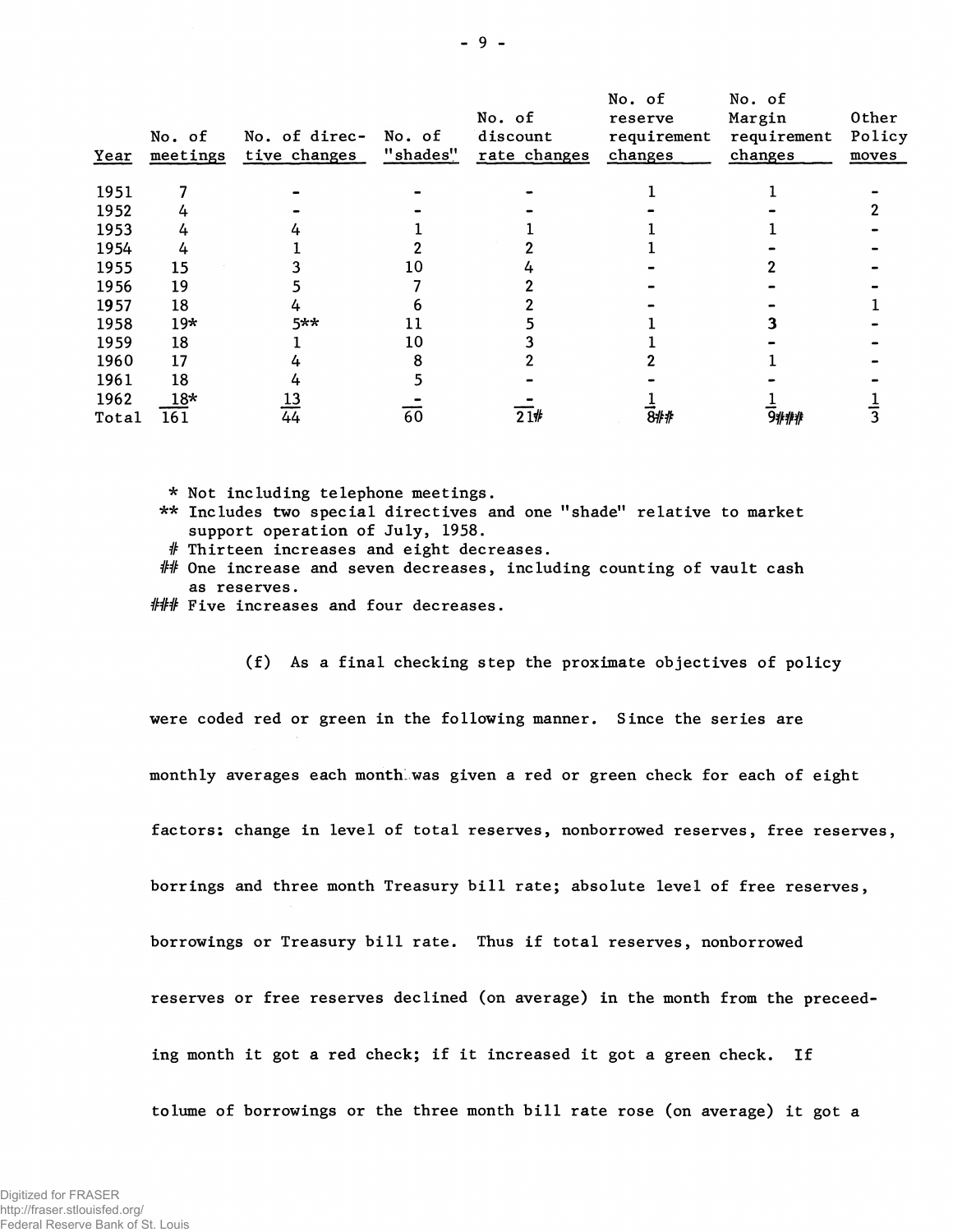red check; if it fell it got a green check. If free reserves were positive (on average) it got a green check, if negative a red check. When the bill rate averaged under 2 per cent it got a green check, above 2 per cent it got a red check. When borrowings exceeded \$300 million (on average) it got a red check; below \$300 million it got a green check. If there were no changes a blue check was used but there were only nine such instances. Then a simple scanning of the check marks in color indicated a red or green pattern for the month or for longer periods. By and large the number of red or green checks varied with the color intensity as derived by the preceeding steps.

(g) The final step was to color the background of three charts in line with the color codings derived from the above procedure. Then against these backgrounds were plotted the series noted earlier which served as actuals or proxies for proximate, intermediate and ultimate objectives. The charts then served as an analytical device to describe,explain and evaluate monetary policy.

Two concluding observations should be made. The whole methodology tends toward showing policy as more restrictive than it really was. At virgually no time was policy designed to reduce the level of reserves or the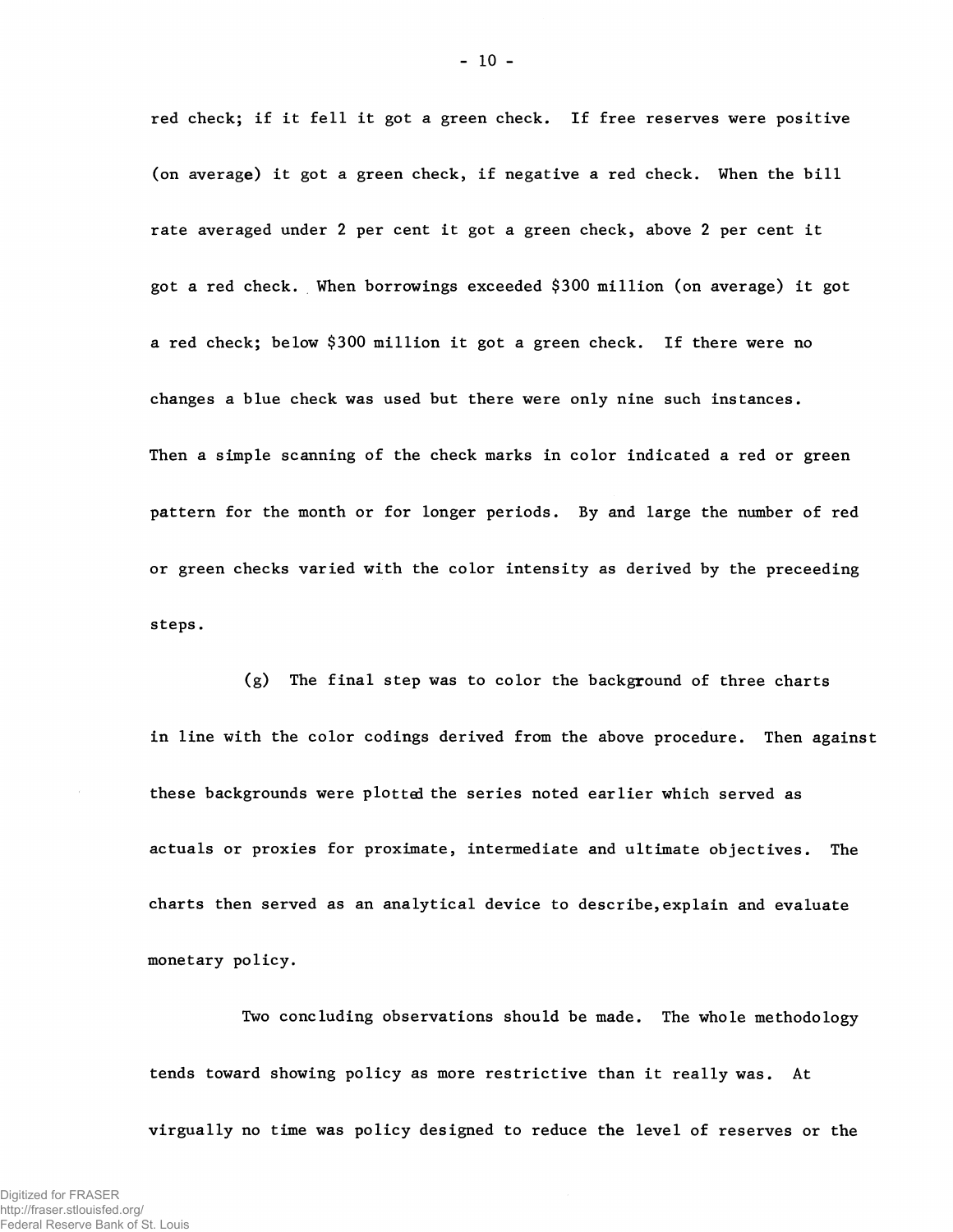volume of bank credit or the money supply. Restriction meant reduction in rate of gain rather than absolute reduction. That does not mean that policy was ineffective but merely that the thrust of a restrictive policy is toward deceleration rather than reversal. Furthermore, the whole color scheme in a sense depends upon the color with which the coding begins, Used here is Red 1 for the beginning color in March, 1952, because the directive itself sounds as though restraint was intended. (The period January, 1951 through February, 1952 is shown as white since operations were neutral under the Accord.) Actually the first half of 1951 shows 38 green checks and only 10 red checks; the second half shows 25 green and 23 red. The first quarter of 1952 shows 17 green checks and 7 red checks, the next two quarters 23 green and 25 red, the last quarter 6 green and 18 red. When one considers that there is some overlapping among the eight factors (e.g. a rise in borrowing is quite likely to be associated with a drop in nonborrowed reserves and free reserves), that classing a bill rate of 2 per cent as being the line between ease and restraint and borrowings of \$300 million as being a mark of restriction it is evident that the coding tends toward producing red marks even under conditions of relative ease. Thus it is agreeable that 1952 really should be classed as a period of relative ease rather than one of relative restraint which would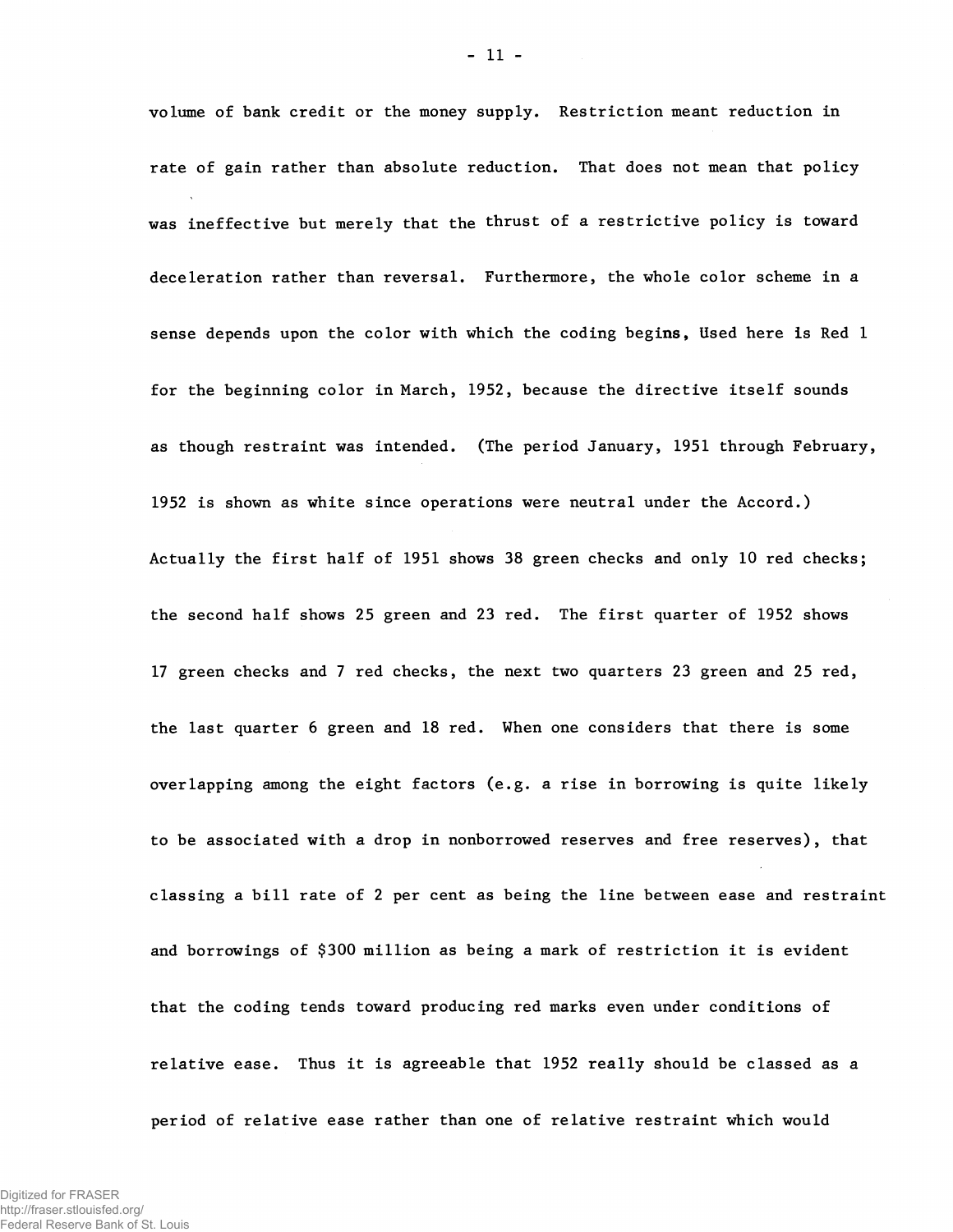affect the relative voting of subsequent periods. Actually, this bias toward classifying policy as more restrictive than it really was was deliberate. Rather than incur criticism that central bankers tend to be restrictive and thus claim credit is easier than it is, the author deliberately strove in his classifications to lean over backward by employing very rigorous standards for determining a policy as being easy.

Finally, to repeat a point made earlier, the whole analysis and the whole methodology could be employed by anyonebecause nothing is used that is not in the public record. While the author has participated in credit policy formulation for half the period as a Reserve bank president, and for the balance as a relatively high ranking Reserve bank official with access to all information available to an Open Market Committee member, the methodology and analysis did not employ any of this confidential information. Obviously the author could not deliberately close his mind to such knowledge and experience that he had but he did not call upon it for the classification of credit policy as easy or restrictive. And it is instructive to note that an almost independent check of the author's work (using the methodology outlined) by two relatively new staff members of his bank's research department, neither